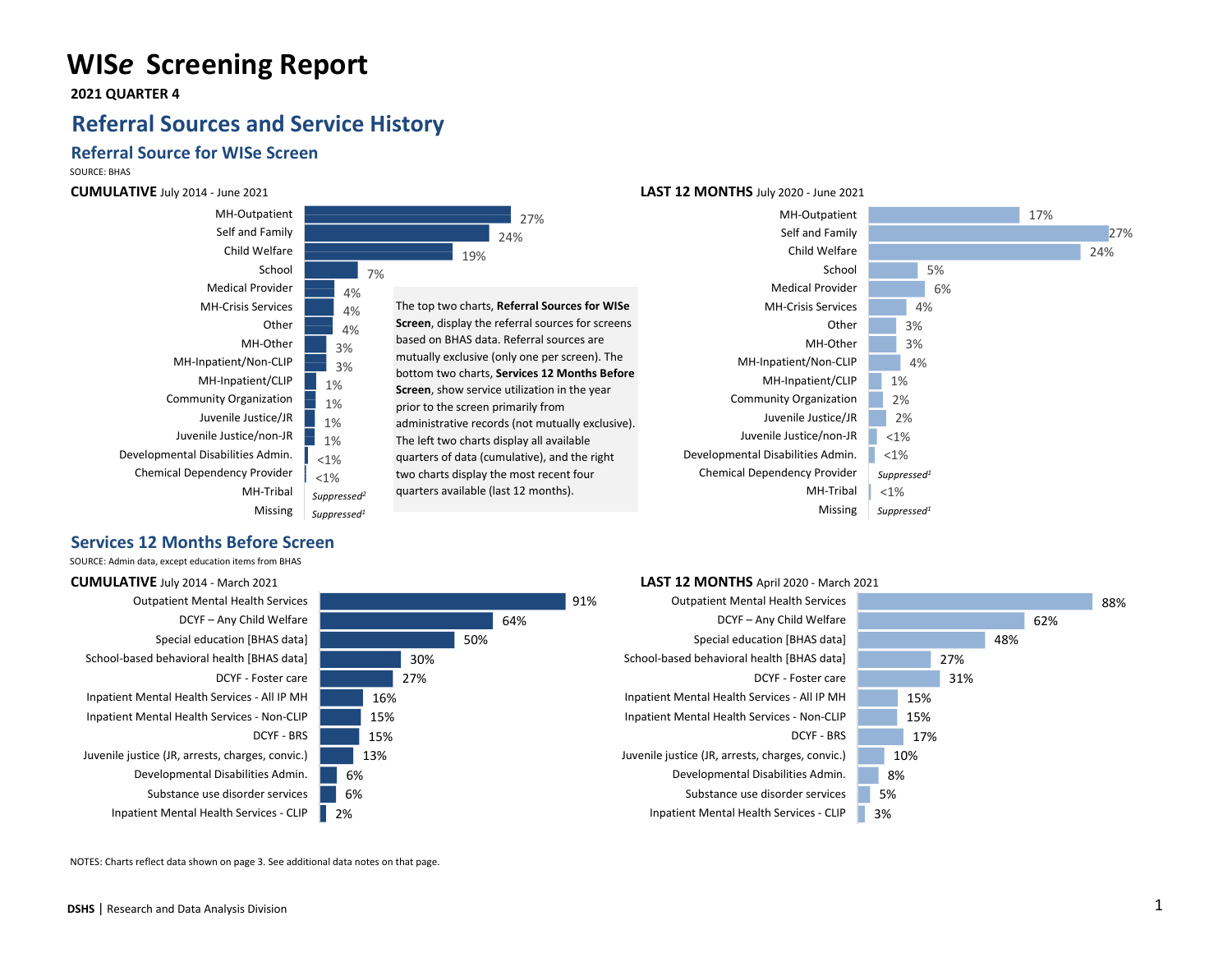## **WIS***e* **Screening Report**

 **2021 QUARTER 4**

### **Quarterly Counts of Screens and Clients**



NOTES: Counts of screens (not unduplicated; a child may have more than one in each time period) from WISe screening data (BHAS). Counts of clients (unduplicated; at most one in each time period at the state level) from adm (ProviderOne). Due to data lag, service data not available as recently as screening data. Service data may be incomplete in the last quarter shown. Regions reflect current HCA managed care regions.<sup>1</sup> n order to protect th cells in this data product that represent 10 or fewer persons are not displayed. <sup>2</sup>Some additional cells with n>10 have been suppressed to ensure that cells with small numbers cannot be recalculated.

10/17 - 12/17 **1,131** 66 210 79 31 178 86 73 73 218 117 **2,132** 167 359 223 76 275 260 71 139 338 227 1/18 - 3/18 **1,444** 90 201 101 77 221 152 94 131 258 119 **2,475** 193 385 241 115 269 318 122 160 427 250 4/18 - 6/18 **1,370** 112 236 157 75 199 92 87 117 196 99 **2,647** 223 408 283 134 316 304 160 164 426 232 7/18 - 9/18 **1,090** 76 200 83 55 150 107 79 85 190 65 **2,605** 218 406 311 134 302 290 162 161 409 219 10/18 - 12/18 **1,402** 126 195 97 98 226 148 103 98 233 78 **2,850** 229 431 351 145 368 315 191 186 424 217 1/19 - 3/19 **1,417** 87 248 127 88 179 134 102 142 224 86 **2,774** 236 441 342 151 393 304 204 206 422 109 4/19 - 6/19 **1,653** 146 241 222 71 248 128 115 95 289 98 **3,000** 282 467 392 129 440 314 223 216 456 114 7/19 - 9/19 **1,319** 97 157 159 68 177 146 81 107 253 74 **3,045** 290 434 404 134 454 270 225 216 453 199 10/19 - 12/19 **1,849** 153 231 178 77 242 231 137 135 353 112 **3,315** 334 473 450 122 489 362 218 257 453 188 1/20 - 3/20 **1,793** 139 238 208 74 266 252 136 113 282 85 **3,659** 349 522 528 115 527 412 245 265 472 258 4/20 - 6/20 **1,264** 84 181 161 57 186 162 61 98 201 73 **3,630** 357 509 434 95 557 429 236 281 466 303 7/20 - 9/20 **1,400** 138 202 127 52 200 178 87 93 268 55 **3,609** 383 477 423 96 561 462 220 303 437 306 10/20 - 12/20 **1,527** 151 209 179 68 214 173 101 102 272 58 **3,691** 417 456 442 94 533 458 227 310 481 326 1/21 - 3/21 **1,487** 145 218 138 70 191 159 112 115 275 64 **3,705** 404 456 432 95 559 434 244 306 523 310

4/21 - 6/21 **1,546** 180 223 122 75 218 169 106 89 266 98